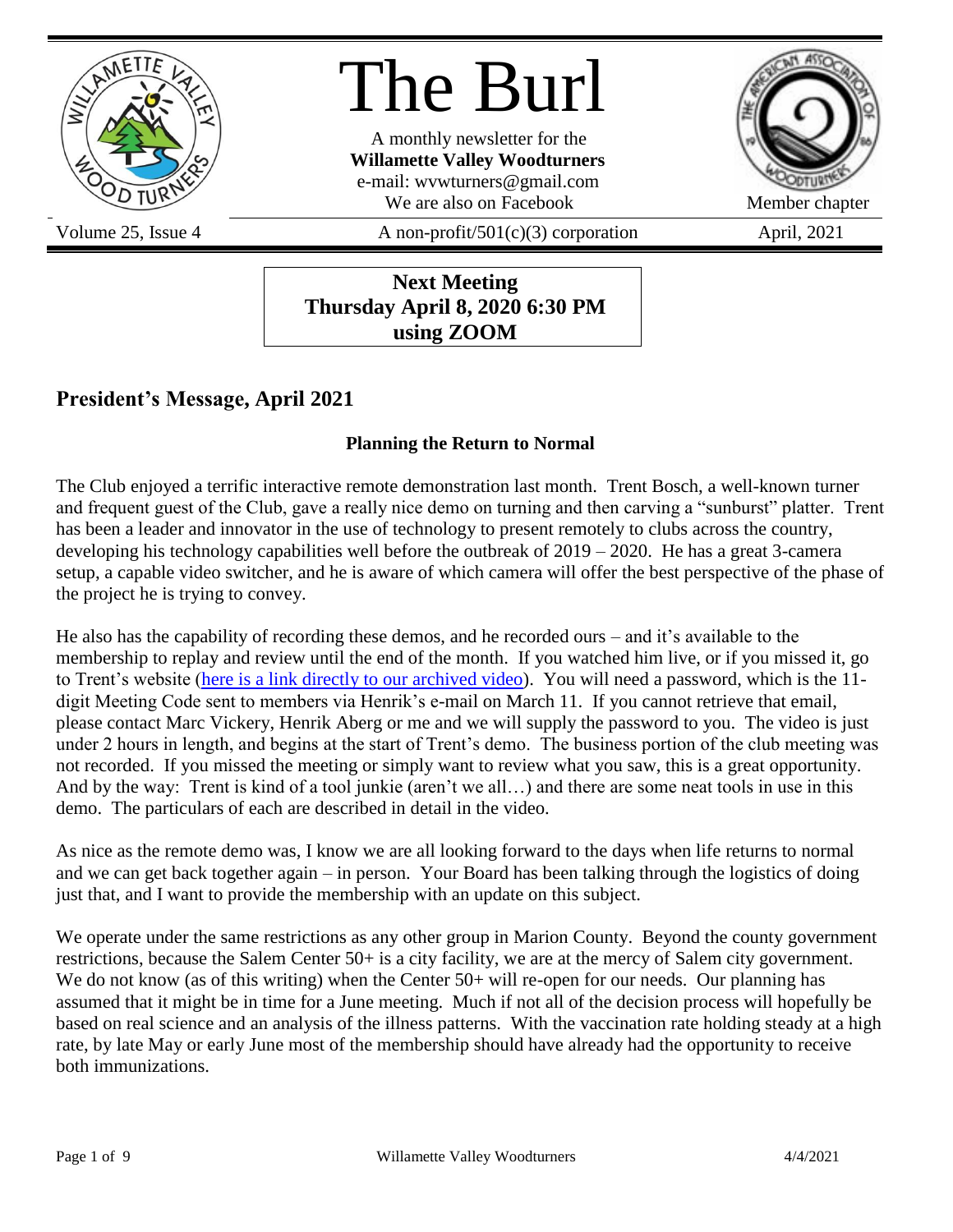The problem we're faced with is that a one- or two-week advanced notice of re-opening is insufficient to plan in-person demonstrations, and we just don't know how much advanced notice we will receive. So our first meeting or two after re-opening might not involve a demonstrator. Instead, what we would like to have lined up and ready to go is an in-person show-and-tell meeting so we can share with each other the work we've been doing during the lockdown. You all can help with this by finishing up the unfinished projects you have in the shop and getting together your best work to show to the group. We might not have a lot of time to actually pull together our first meeting, so I am asking you to be ready with your show-and-tell items.

We've also talked about a summer swap meet, or a barbecue, or some other outdoors event that would happen on a weekend and take the place of a Thursday night meeting. We might turn that event into some kind of club-wide fundraiser.

If you have thoughts on these or other ideas for meeting resumption, please get in touch with Marc Vickery, our Vice President and meeting planning guru.

One final note. A club-wide email in the last month or two might have conveyed the impression that the Board is considering remote demonstrations as a replacement for live, in-person demos. Let me assure you that this is not the case. I don't want to say it will **never** happen: imagine that suddenly Richard Raffan developed the same technology as Trent Bosch and started to make himself available via video. I think the club would take a hard look at an opportunity such as that. However, there are serious technology issues on our side that would need to be overcome before we could consider such an opportunity. Without getting too far down in the weeds, let me say that the internet connection we would need for a demo at the Salem Center 50+ is, at this time, not available to the Club. We've looked, and asked, and it's just not there right now. So: once meetings resume, we're going to try very hard to get our club up and running just like it was before this mess landed on our shores.

So get ready. Get those projects finished up – and Let the Chips Fly!

~~ Jeff Zens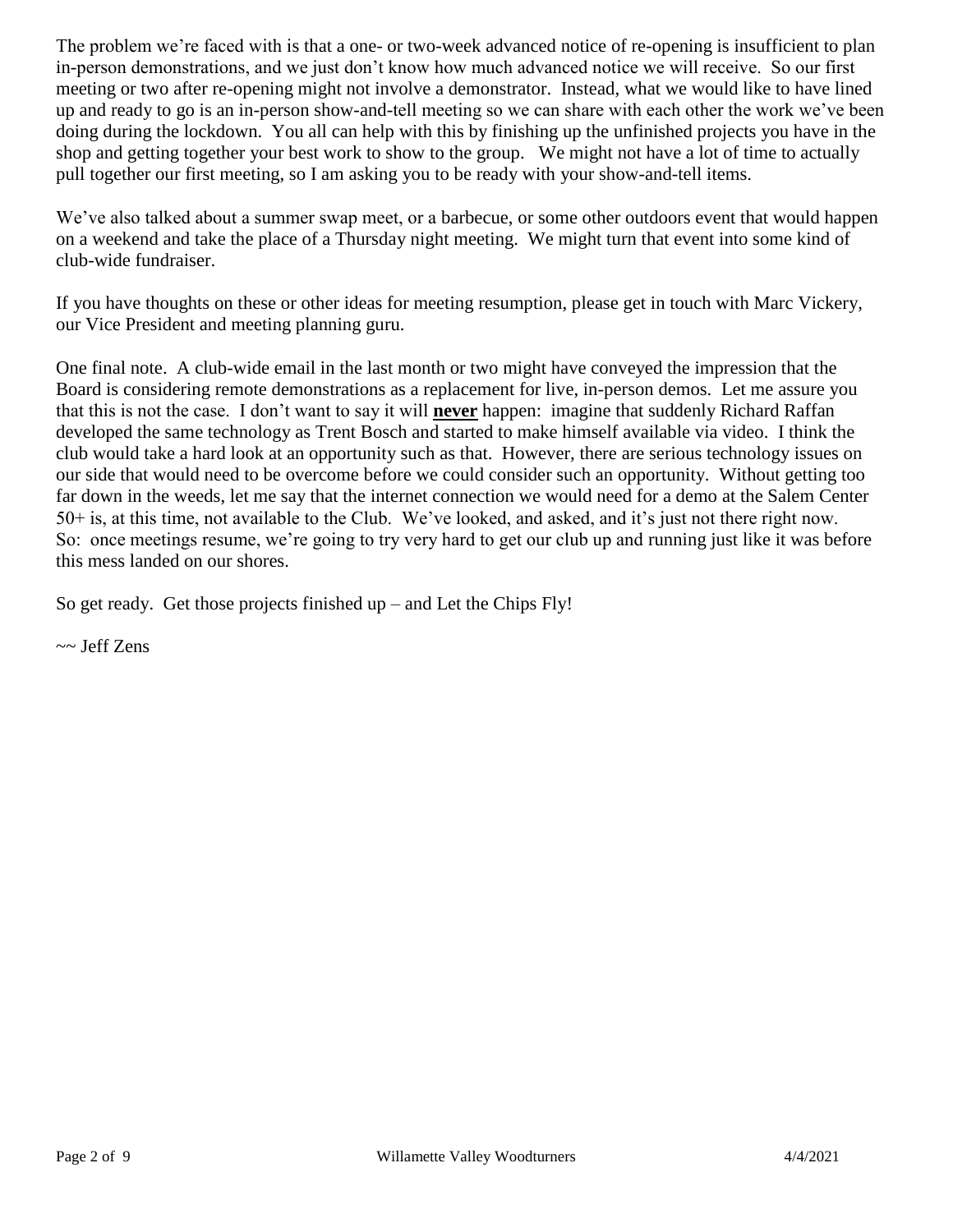## **Ice storm damage at the Morrison Estate (Scott's mother's place)**



Before picture from Google Maps. Big Catalpa tree. After the ice storm.





Club members busy harvesting wood. Left to right: Marc Vickery, Gary Dahrens, Kevin (not a WVW member), Scott Morrison.



Thank you card from Mrs. Morrison.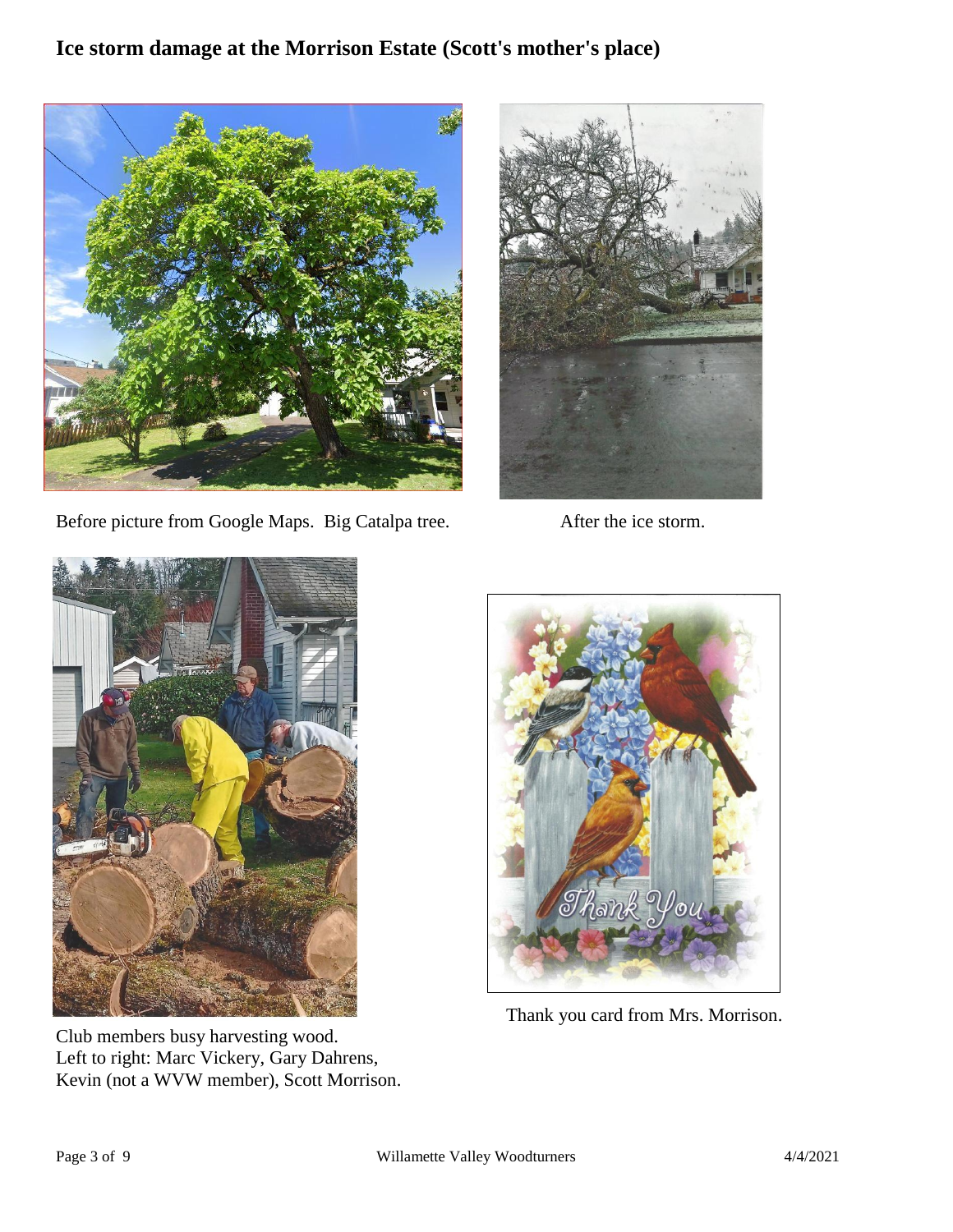#### **Willamette Valley Woodturners Club Meeting - Zoom - March 11, 2021** Submitted by Milt Engelke.

Call to Order at 6:30 PM by President Jeff Zens leading with the Pledge of Allegiance.

31 In attendance.

Business issues discussed prior to Demonstration:

Walnut oil sales have reached the 50% of volume with numerous club members enjoying access to this highquality oil. Message has been sent to other Oregon clubs offering up to 5 gals to a club with a modest price increase going to our club treasury. There are approximately 30 gals of Anchor Seal (\$9/gal) available from Jeff Zens as well. The project was initiated by Darcy Tataryn with Jeff Zens being the point of contact and distribution to desiring members.

A local church in Salem experienced an Oregon White Oak tree falling in the vicinity of Kubler and Commercial. The church is offering the wood in return for a few turned items from the tree to be used in their 50 anniversary celebration in November. For more information contact Jeff Zens.

Guest presentation by Trent Bosch; [trentbosch.com](https://trentbosch.com/) hailing from Fort Collins, CO. He has posted his presentation on his web site [https://trentboschtools.com/archived-march-11th-sunburst-platter-demo](https://trentboschtools.com/archived-march-11th-sunburst-platter-demo-willamette-valley-woodturners/)[willamette-valley-woodturners/](https://trentboschtools.com/archived-march-11th-sunburst-platter-demo-willamette-valley-woodturners/) Log in is required as his instructions indicate using the original Meeting ID for the Zoom meeting. Excellent presentation on the blending of turning, carving and texturing.

Future demonstrations are being scheduled: At the present time and in the near future the following will provide for distance demonstrations.

May 2021 Mike Mahoney<https://bowlmakerinc.com/> Also one of the 2019 Oregon Wood Turners Symposium Demonstrator.

Good participation with 31 in attendance. The benefit of a front row seat and with Trent Bosch's link the opportunity to revisit the presentation in its entirety.

Excellent presentation.

Meeting adjourned at 8:50 pm.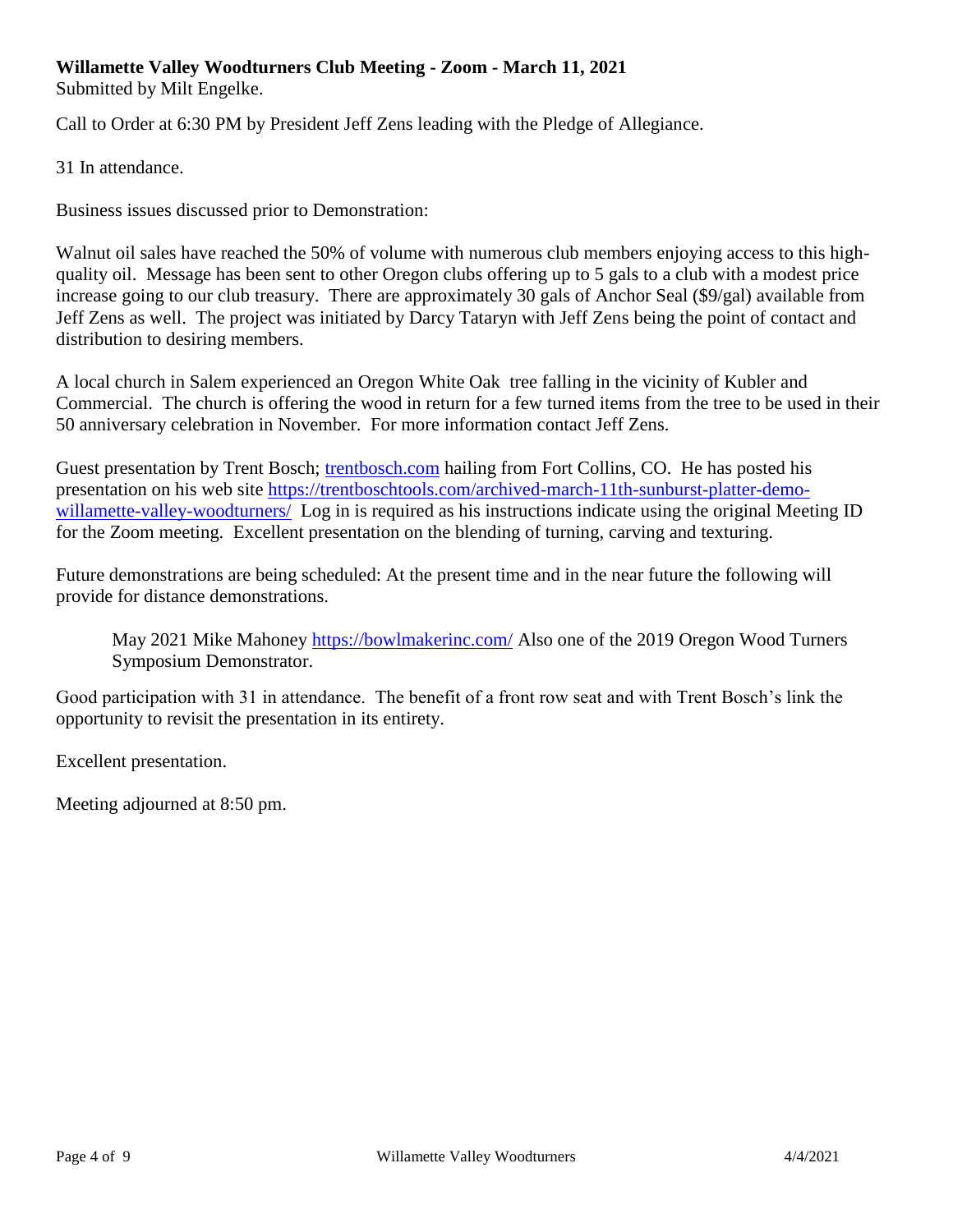### **Upcoming Demonstrators for 2021**

NOTE: due to the Coronavirus, the next several months are to be provided through Zoom. As of June, Eric Lofstrom is still set for a zoom meeting BUT may be our first real live demonstrator if the rules change and we have a place to meet. Scheduled meetings are all subject to change.

| <b>Date</b>                                                                                | <b>Name</b> | Website                | <b>Topic</b>                                      | <b>Saturday Class</b> |
|--------------------------------------------------------------------------------------------|-------------|------------------------|---------------------------------------------------|-----------------------|
| 4/8/2021                                                                                   | Emiliano    | https://www.hawaiian   | All about the Hawaiian Calabash                   |                       |
|                                                                                            | Achaval     | koaturner.com          |                                                   |                       |
| 5/13/2021                                                                                  | Mike        | https://bowlmakerinc.  | Many Demo topics to chose – PLEASE attend         |                       |
|                                                                                            | Mahoney     | com                    | the meeting to state a choice of topics you would |                       |
|                                                                                            |             |                        | like to see                                       |                       |
| 6/10/2021                                                                                  | Eric        | https://www.ericlofstr | Many Demo topics to                               | Not yet. BUT IF       |
|                                                                                            | Lofstrom    | om.com                 | chose – PLEASE come to                            | <b>COVID RULES</b>    |
|                                                                                            |             |                        | the meeting to state a                            | ALLOW IT, IT IS       |
|                                                                                            |             |                        | choice of topics you                              | POSSIBLE!!!!          |
|                                                                                            |             |                        | would like to see                                 |                       |
| FOR remaining 2021: Please express an interest of ANY Demonstrator or weekend workshop you |             |                        |                                                   |                       |

would like to see to Marc Vickery

### PLEASE NOTE:

April 2021 meeting:

### **To bring the photos for Show and Tell to the meeting, PLEASE forward by email to me at my address below.**

Sawdust sessions:

I have decided to not schedule further sawdust sessions unless someone specifically requests a session. The turnout over the Covid period has been a struggle and it seems a challenge to continue the idea of generating interest where there seems to be none.

I wish it were not so.

As to scheduling for 2021, member input is requested. Bear in mind we may not be able to continue to provide as many demonstrators on a paid basis as there is very little income coming in to support demonstrators and other expenses.

If members have ideas about fundraising please feel free to bring it to the table!

In the world of technology, I discovered some members found Zoom a bit of a hurdle. IF YOU want a practice session, please email me a note asking to be invited.

And if you have a best time include it in the email me and we can discuss a time that works for you.

Please feel free to reach out to Marc Vickery if you have questions, observations, ideas, or any other concepts.

Thanks, Marc

503-544-0647 Email to [halepaumarc@gmail.com](mailto:halepaumarc@gmail.com)

Call if I can help in any other way.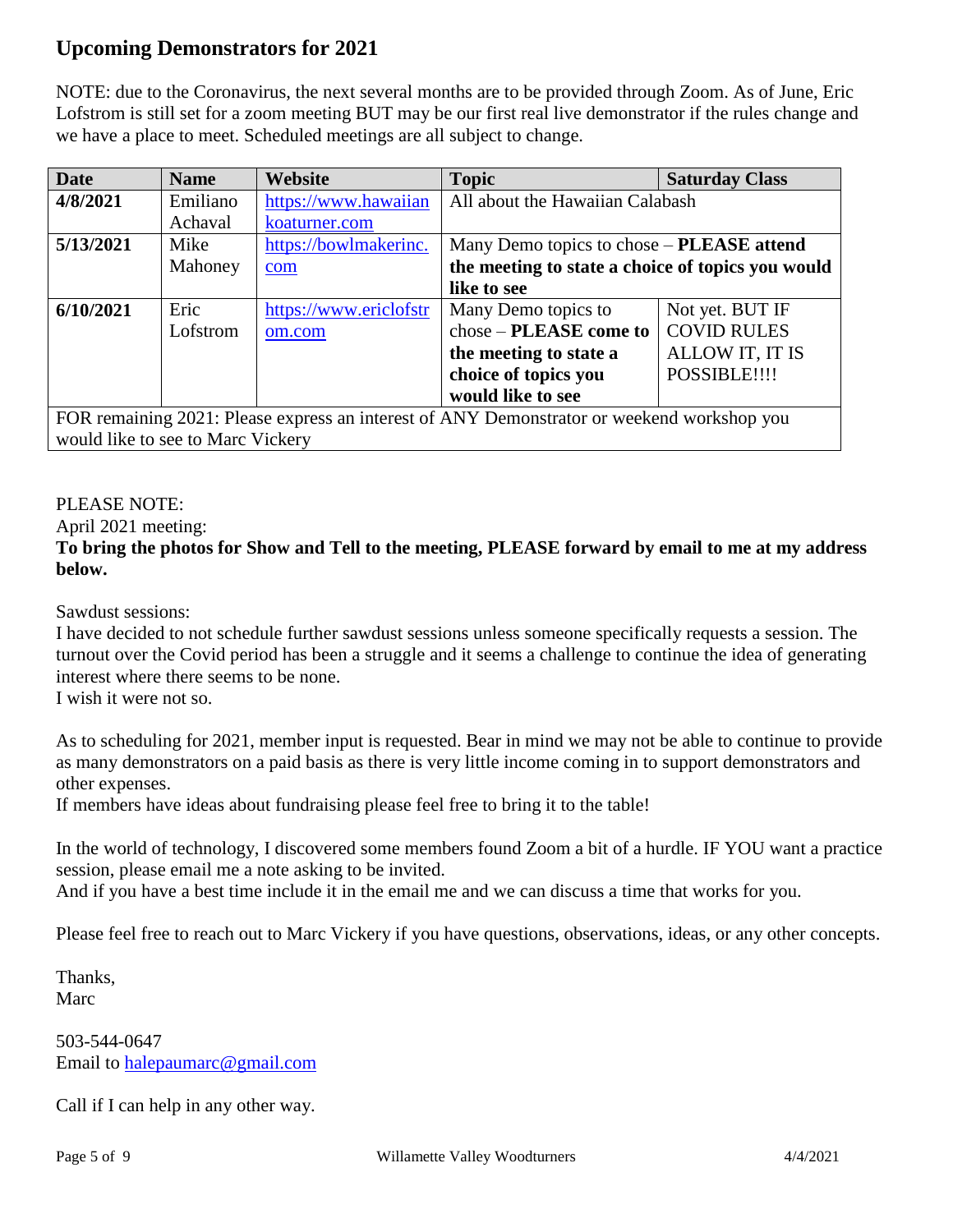# Emiliano Achaval, wood lathe artist. Located in Maui, Hawaii



I started turning about 24 years ago. A huge Big Island Koa tree fell in my yard. A friend of mine stopped by to see if I wanted to sell the wood…

I hesitated, and he offered to teach me something to be able to use the beautiful wood all over my yard. I ordered an entry level Sears Craftsman lathe and some soft carbon steel turning tools…

I'm a self-taught turner, never had a lesson, but I did buy lots of books and old VHS tapes about woodturning. My good friend Cole Warren allowed me to go watch him turn at his old gallery in Makawao; his help was invaluable. I doubt I would be where I'm now if it wasn't for Cole's help. I'll always be grateful for his support, teachings and advice. Cole's willingness to share what he knew always stayed with me. Another one of my very

first mentors, was my wife's cousin, Johnny Baldwin. He gave me lots of advice and share his wood pile with me. One of the palm tree pieces he gave me, he said that if I found a bullet in it, he wanted it. General Patton had shot at it, while doing a handstand and drinking whiskey, on a dare, in a party at his house, during world war 2… Johnny brought many world-class turners to Maui, letting everyone come for the learning experience…

It was the foundation of my learning experience, sharing the knowledge with fellow turners, that led me to be one of the founding members of the Maui Woodturners Association. I was voted as the first President on February of 2016. We are a chapter club of the American Association of Woodturners.

10 years ago I purchased an Australian made lathe: a Stubby S750, in my opinion, one of the more solidly built and most versatile lathes available anywhere in the world today. It weighs around 800 Lbs with the added sand, needless to say, there is no vibration at all, even with big unbalanced pieces

I turn almost exclusively Koa wood, with the occasional fruit tree like Lychee, avocado, and mango. Also the occasional hard to find Milo wood, Pheasant wood, and some other rare native trees… If it's wood, and it's nice, I will turn it…

Woodturners!! Truly a great honor. I'm now a contributing writer for the best woodturning magazine in the world, Woodturning UK, keep an eye out for my articles!

I'm the President of The Maui Woodturners Association. A nonprofit club dedicated to the education and organization of those interested in woodturning. We are a chapter club of the world's largest woodturning organization, the AAW. For more info about the club: [www.mauiturners.com](http://www.mauiturners.com/)

My studio is located near the town of Makawao, in the heart of Upcountry Maui, The Valley Isle. Visitors are welcome. Contact me for an appointment. I always have finished pieces available for sale.

The windfall Koa wood that I use comes from the slopes of the extinct volcano Haleakala, "The House of the Sun"

I create one of a kind native Hawaiian woods turned lathe art. Koa Calabashes, salad bowls, lidded hand chased threaded boxes, hollow forms, urns, custom orders.

Working closely with customers is a lot of fun, call me to talk about designing your "family heirloom" work of art.

I sign all my pieces with a wood engraver with KEA, Katie & Emiliano Achaval. Katie is my wife, my biggest supporter and critic, my work is a group effort, I would not be here writing this if it wasn't for her.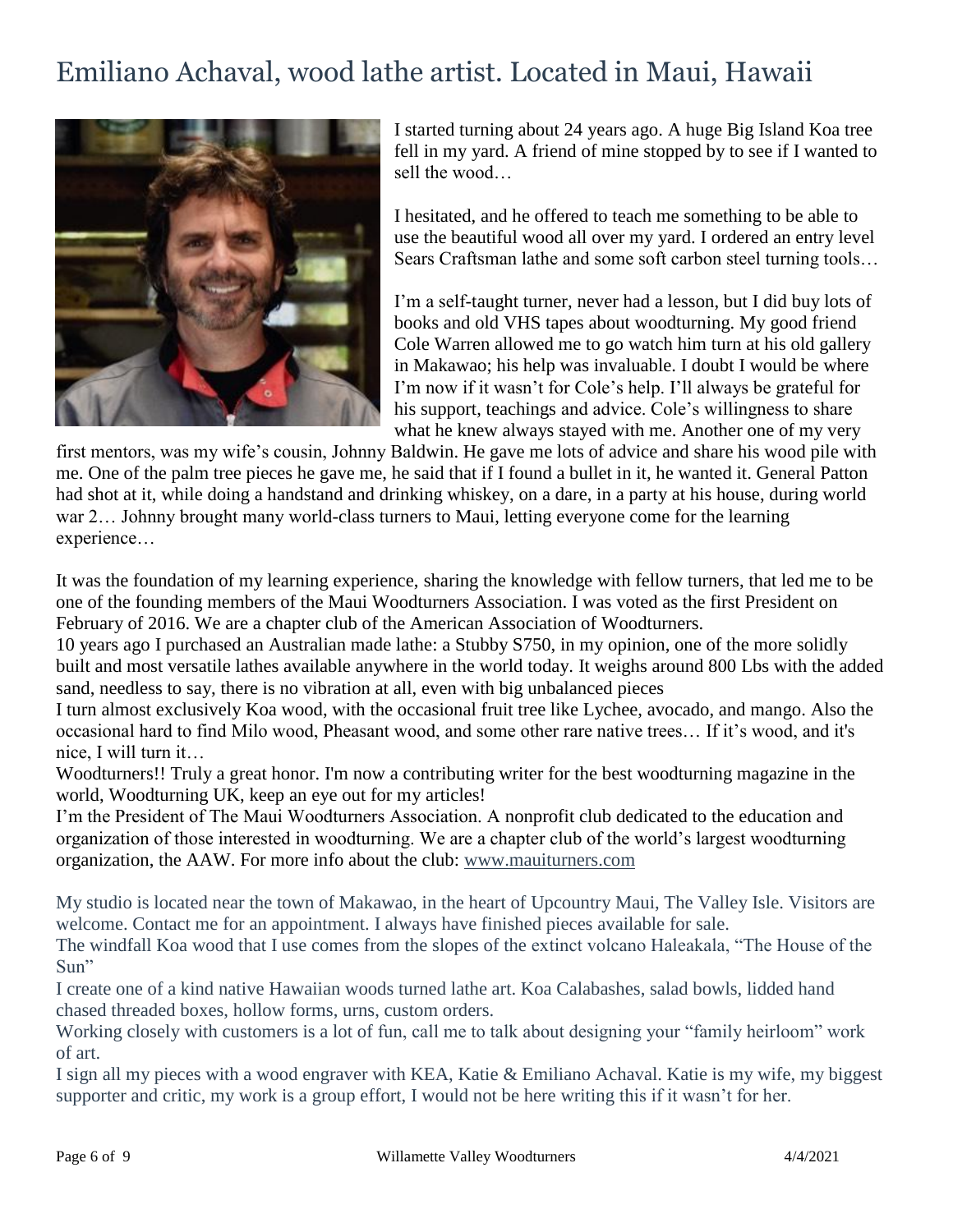

**Maui Curly Koa Hollow Form with 3 carved feet**



**Large Maui Koa Hawaiian Calabash with pewa patches**



**Woodturning Maui Milo Natural Edge Bowl with Carved Feet**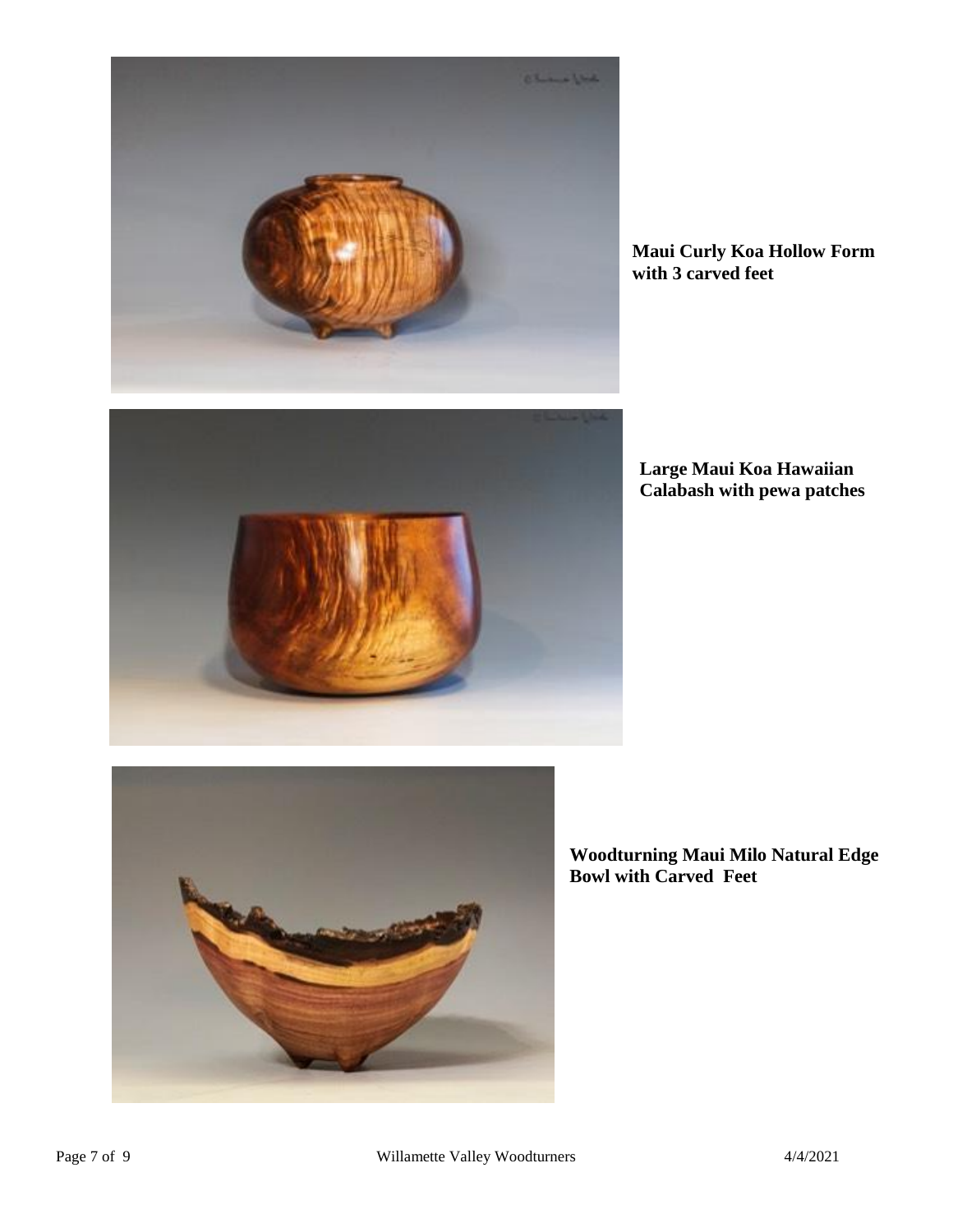# Membership Rewards

**Chain Sharpening Service** from Jeff Zens: I have an electric chain sharpener and can accurately sharpen your chains and adjust depth stops for your saw chains. This service will restore the chain to "factorynew" condition. Most chains for 18" and shorter bars can be sharpened for \$10.00. Longer chains (up to 30" bars) are \$20.00 Badly damaged chains might be a little bit more. I will also tell you if the chain has reached the end of its useful life, and will not sharpen a chain beyond that point. This price is only available for club members.

### **Supplies**

The club purchases a few supplies in bulk and sells them to members at club cost. We routinely have superglue (\$5), black or brown superglue (\$10) accelerator (\$10). Additionally, the club has a small supply of half round protractors (\$6) used to measure the angle ground on a tool, and depth gauges (\$5). HSS Round Tool Bits rods (1/4" x 8") are also available (\$3). These are available at club meetings: see Jerry Lelack at the meeting to purchase. Anchorseal (\$9/gal) and walnut oil (\$20/gal) are available through Jeff Zens. You will need to bring your own gallon containers; contact [Jeff](mailto:PrezWVW@gmail.com) to make arrangements.

### **Wood Gathering**

Anyone who learns of a tree or log that is available to the club should notify Gary Dahrens, (503) 260-9778.

### **From Terry Gerros**

I am a distributor for Stick Fast CA glue, Sharpfast Sharpening systems, the Holdfast vacuum chucking system and Saburrtooth Carving bits. If you have an interest in these products, give me a call or send me an **email** for details.

### **Club Member Discounts**

- **Club Member Discounts at Craft Supply:** The club's order is processed the Monday following our Club meeting if it equals or exceeds \$1,000. Craft Supply offers us a 10% discount **plus** free shipping on almost all items (lathes and other heavy items are excluded) and occasional additional discounts on certain other items and quantity purchases. If you order from Craft Supply's current sale items, you will receive the club discount in addition to the sale discount, making many items available at very attractive prices. For detailed instruction for ordering see the article in the November 2015 Burl, available on the club's website. Questions? See [Jeff Zens.](mailto:PrezWVW@gmail.com)
- Club members are registered with **Klingspor's Woodworking Shop** at [www.woodworkingshop.com](http://www.woodworkingshop.com/)  or 800-228-0000, they have your name and will give you a 10% discount.
- If you show your club card at checkout time to the cashier at **Woodcraft** in Tigard they will give you a 10% discount (May not apply to some machinery).
- **Exotic Wood** is offering a discount of 15% off any orders placed at: [www.exoticwoodsusa.com.](http://www.exoticwoodsusa.com/) (This includes sale items and free shipping on orders over \$300). Use promo code ewusaAAW
- **Gilmer Wood** now offers our club a 10% discount on purchases made there. If you haven't been to Gilmer's, it is well worth the trip to Portland, if only to make your mouth water and make you cry if you leave empty handed.